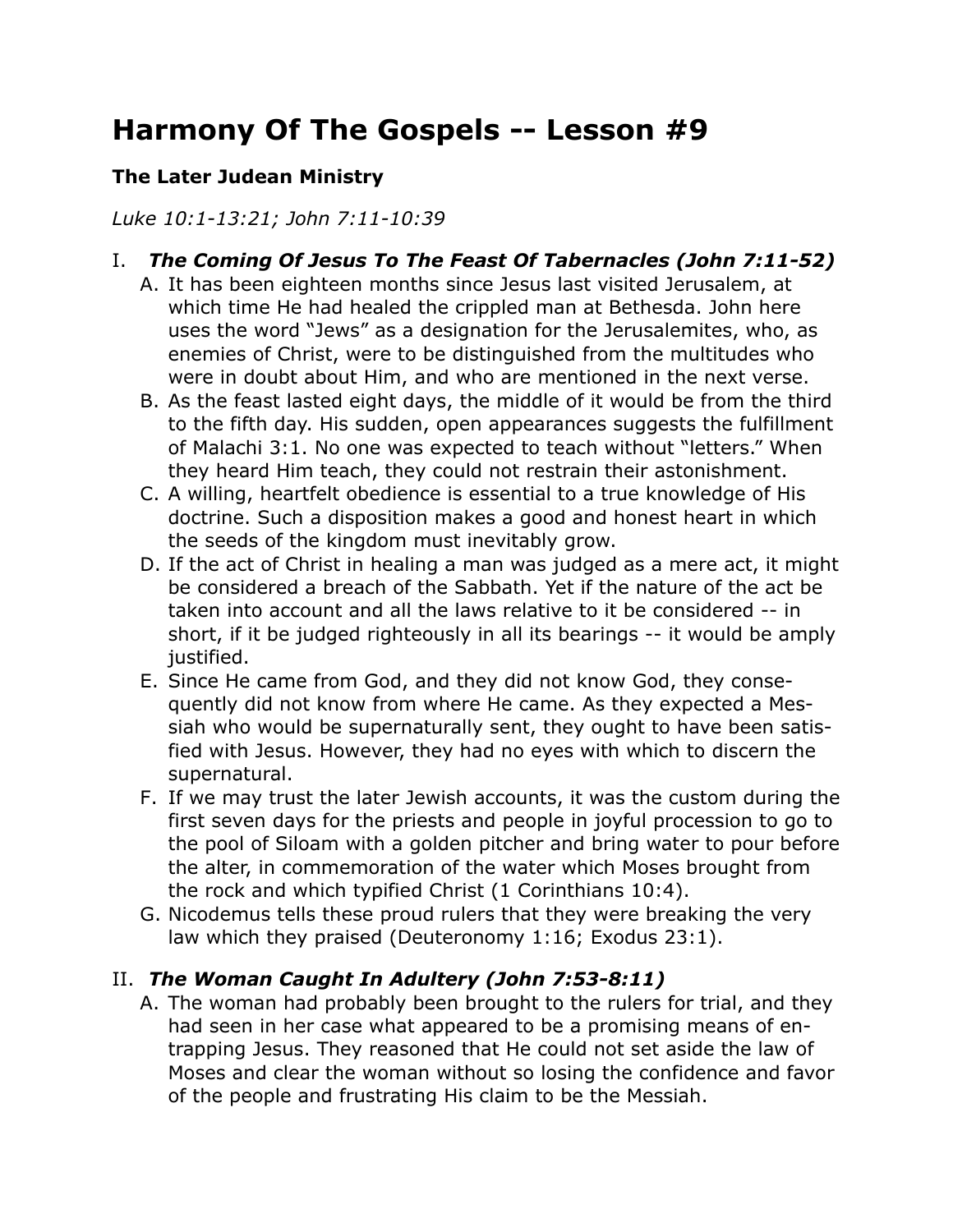- B. They insisted on an answer, hoping that He would so explain away the seventh commandment as to encourage them in breaking the sixth.
- C. Under the law, the witnesses were to cast the first stone (Deuteronomy 17:7). Jesus maintained and vindicated the law, but imposed a condition which they had overlooked: the one who executed the law must be free from the same crime.
- D. The woman did not ask for forgiveness, so no words of pardon are spoken (cf. Luke 12:14). The narrative shows how Jesus could deal with the malice and impurity in a manner so full of delicacy and dignity as to demonstrate the divine wisdom which dwelt within Him.

# III. *After The Feast Of The Tabernacles In The Temple (John 8:12-20)*

- A. No man can bear testimony of His own nature, for he knows neither its origin nor its end (cf. John 5:31). The Jews could not judge as to Christ's nature -- that He was the source of light and life -- because of their ignorance of Him. There are truths about deity to which deity alone can testify, and as to the truth of which deity alone is fully competent to judge.
- B. Jesus contrasted His spirit with theirs. They came upon Him eager to condemn, but He had come not to condemn, but to save (John 3:17).
- C. The Father had borne witness to the Son by the prophets, including John the Baptist, by His voice at Christ's baptism and the transfiguration, by the works wrought by Jesus and by the very nature of the life manifested by our Lord throughout His entire ministry.

# IV. *The Pharisees Attempt To Stone Jesus (John 8:21-59)*

- A. Seeking their Messiah as an earthly and not as a spiritual deliverer, they would not find Him, and therefore would die unforgiven. Hence, they could not come to the land where Jesus went, since the unforgiven cannot enter there.
- B. Jesus had made their sins the ground of separation between Him and them. To this Jesus replies that they are now separated from Him by their sinfulness, and they shall die unless delivered from it through their faith in Him.
- C. The tender manner in which He addressed them convinced many that He was filled with the spirit of loving good will, and they believed Him. Among these converts were some of the Jewish leaders, who had been opposing Him.
- D. Discipleship is an abiding condition -- a life, not an act. Freedom consists in conformity to that which, in the realm of intellect, is called truth, and in the realm of morality, law. The only way in which we know truth is to obey it, and God's truth gives freedom from sin and death.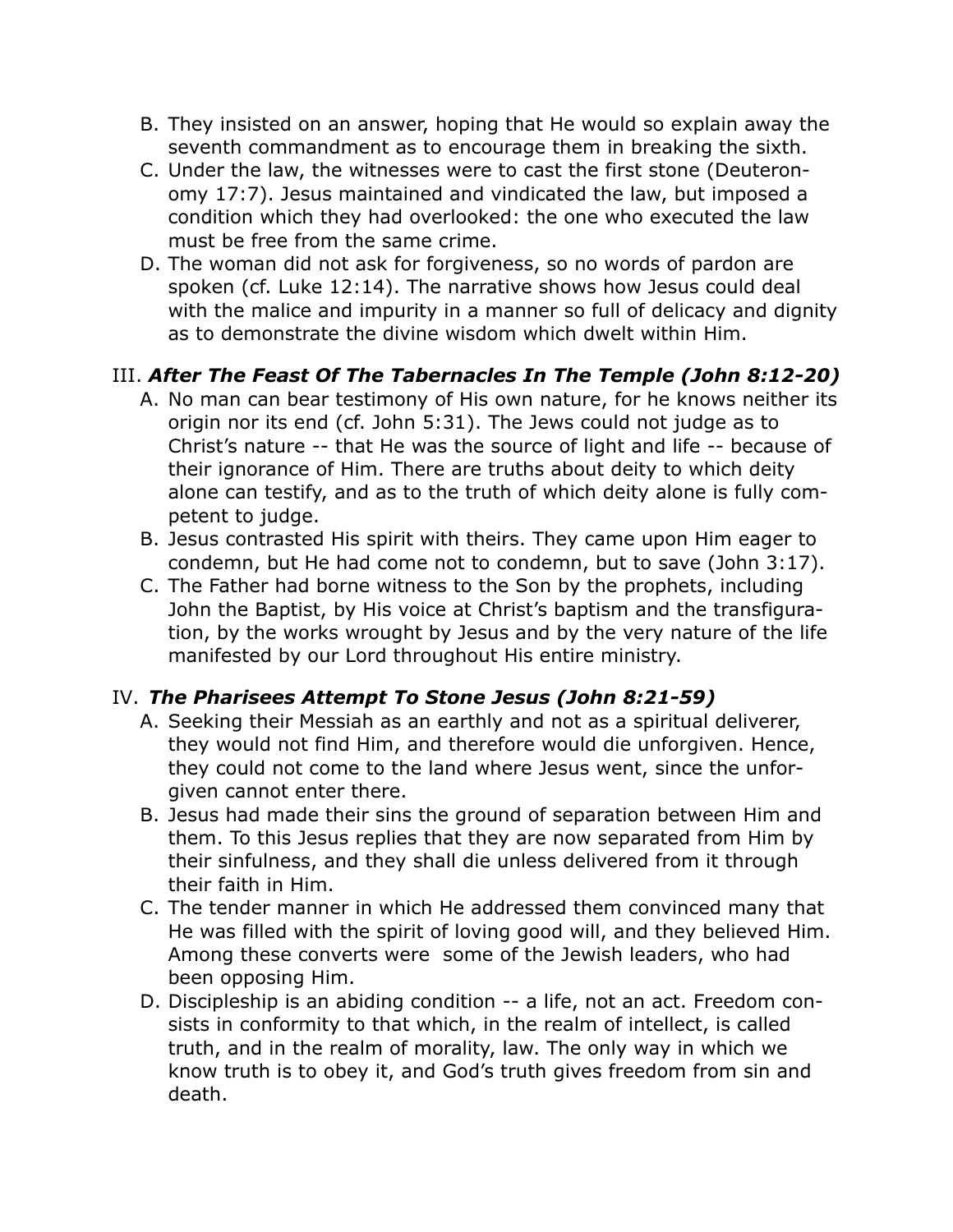- E. Outwardly and carnally they were Abraham's seed, but they were not so inwardly, for he was the friend of God (James 2:23). Yet they were enemies of Christ, even seeking to kill Him, because they were so corrupt that His words were distasteful to them.
- F. By their hatred of the truth and their desire to commit murder, which are from the devil, they show that they are spiritually derived from him. As children of the devil they were used to his flattering speech; therefore, they rejected the bitter truth of Jesus which convicted them of sin.
- G. "My day" means the mediatorial manifestation of the Messiah. Abraham saw it by faith in the promised seed. "I was" would simply have expressed priority, but "I am" indicates timeless existence. It draws the contrast between the created and the uncreated, the temporal and the eternal (cf. Exodus 3:14).

# V. *Jesus Heals The Man Born Blind (John 9:1-41)*

- A. The question of the disciples in vs. 2 had reference to the doctrine of transmigration of souls, which claimed that the man sinned in some preexisting state. However, Jesus found a third alternative to their dilemma. His blindness had come upon him as part of God's plan for his life; it was part of the providential arrangement by which God governs the world.
- B. The pool of Siloam was probably called Sent because its waters are sent from the Virgin's Fountain through a tunnel cut through the hill Ophel.
- C. The cause for division was clear. One party stressed Jewish tradition and judged Jesus a sinner because He had violated it. The other party stressed the miracle and argued that one who could do such could not be a violator of God's law.
- D. The Pharisees wanted the blind man to confess that he and Jesus had conspired to work a pretended miracle. All he could say was that there was no deception about gaining his sight.
- E. In Jewish estimation, Moses stood next to God. To forsake Moses for another prophet was to commit apostasy. This reviling was a severe test, but the man withstood against it. The Old Testament contains no record of such a miracle. The case stood alone as a marvel of power.
- F. The progress in his spiritual understanding of Christ is marked by his descriptions: "A man that is called Jesus" (vs. 11); "He is a prophet" (vs. 17); "of God" (vs. 33); "Son of God" (vs. 35); and, lastly, "Lord" (vs. 38). This progression illustrates the man's movement from darkness to light, both physically and spiritually.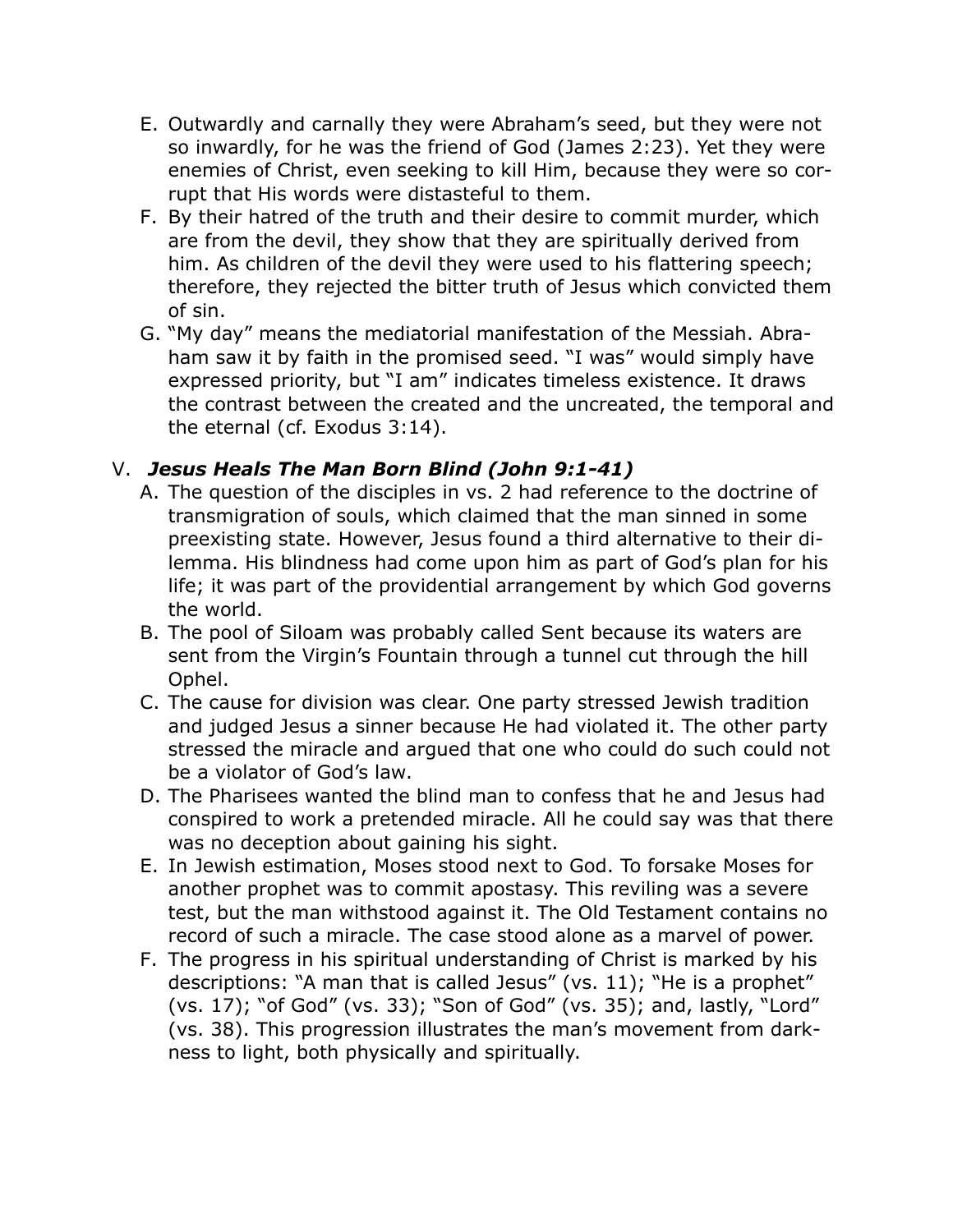## VI. *The Parable Of The Good Shepherd (John 10:1-21)*

- A. The sheepfolds of the Near East are roofless enclosures, made of loose stone or surrounded by thorn bushes. They have only one door, and Jesus, the true shepherd, came in the appointed way, thus indicating His office as shepherd.
- B. In the Near East, sheep are not driven, but led, and each sheep has and knows its name. The mingled flocks are separated by the calling voices of the several shepherds. The control of the Pharisees was not of this nature.
- C. Vss. 11-14 set forth the perfect self-sacrifice through which the blessings of Christ have been obtained for us. Shepherds were not, as a rule, owners of the sheep, but they were expected to love and care for them because of the nature of their task.
- D. Our Lord's relationship to His flock is one of mutual knowledge and affection, and is far removed from the spirit of a hireling. The knowledge existing between the disciple and the Master springs from mutual love. This is the same kind of knowledge which exists between the Father and the Son, though it is not of the same quality, being infinitely less full and perfect.
- E. Jesus shows that His death was voluntary, and with the resurrection which followed, it was in full and perfect accordance with His original commission from the Father. His defenders referred to His previous miracle and argued, as He did, that one possessed by a demon could not perform such a miracle.

# VII.*The Mission Of The Seventy (Luke 10:1-24)*

- A. Luke tells us of the journey through Samaria to Jerusalem, and John has told us what occurred at the Feast of Tabernacles in Jerusalem. We learn from John also that Jesus was at the Feast of Dedication (10:22). The first feast was in October and the latter in December. Jesus evidently spent time between these feasts, making a tour of that area and sending the seventy before Him, teaching people as He had in Galilee, by sending out the twelve.
- B. The instructions given to them are similar to the instructions given earlier (Matthew 10:5-15; Mark 6:8-11; Luke 9:2-5). The report of the seventy is more joyful than that of the twelve, for the sayings of the latter on their return were overshadowed by the news of John the Baptist's death.
- C. In their successes, Jesus saw Satan falling from lofty heights with the swiftness of lightning. The overthrow of Satan was then in progress (John 12:31; 16:11). The call to rejoicing in the supreme blessing of assurance of heaven is one of Jesus' great sayings, though the disciples may also rejoice in spiritual victories.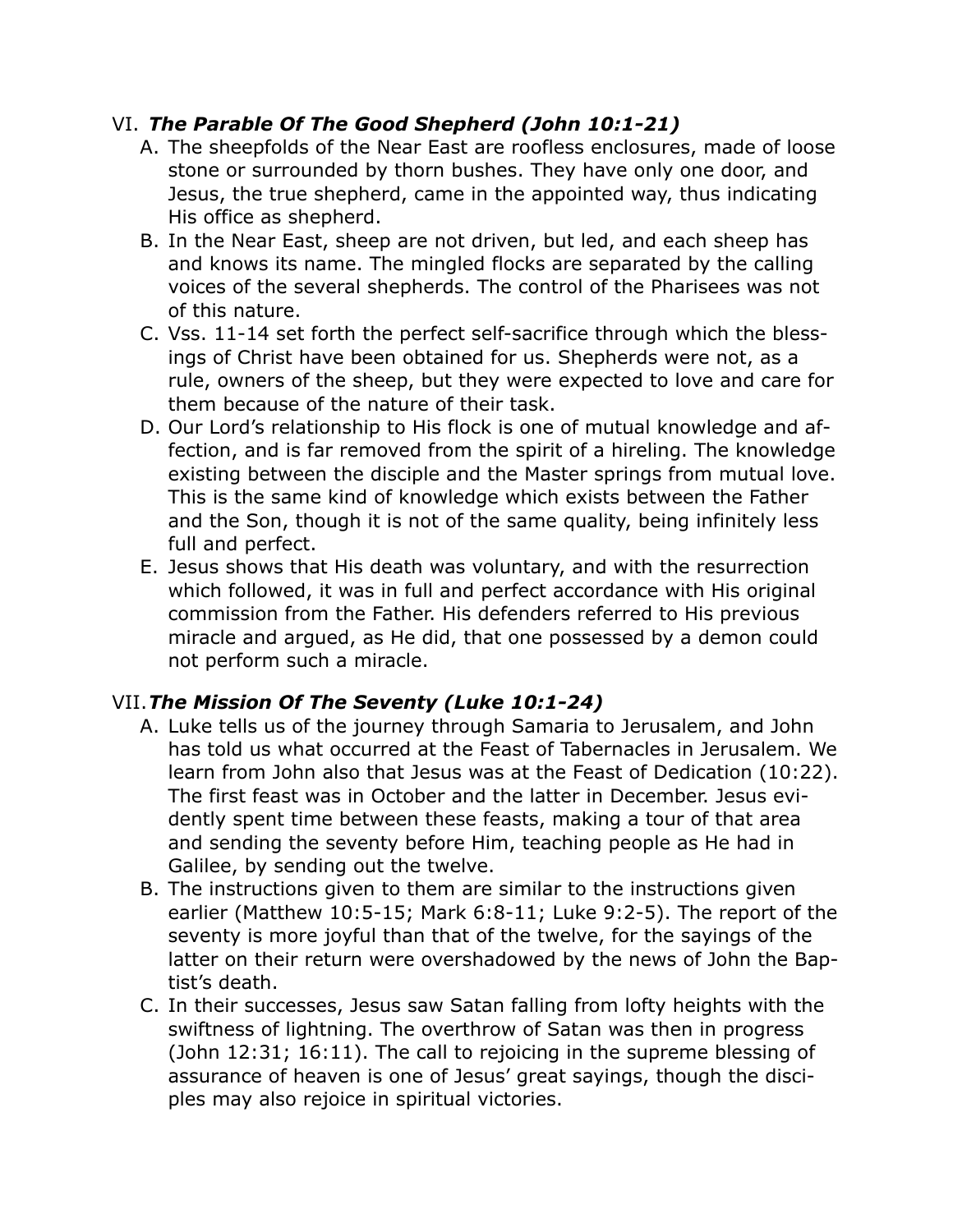## VIII.*The Parable Of The Good Samaritan (Luke 10:25-37)*

- A. The lawyer wished to try the skill of Jesus in solving the intricate and difficult question as to how to obtain salvation. Looking upon Jesus as a Sabbath-breaker and a despiser of tradition, the lawyer no doubt expected that Jesus would lay down some new rule for obtaining salvation.
- B. The lawyer quoted two great laws which comprise all other laws. With him, the law was simply a matter for speculation and theory, and the word "do" was very startling. Jesus had exposed the lawyer as one who merely theorized about the law and Himself as one who advocated the doing of the law.
- C. The road between Jerusalem and Jericho, which was about eighteen miles in length, was noted for robberies and Jerome records that the road was called the "bloody way."
- D. The lawyer saw the picture of his own life in the priest and the Levite, for he saw in them those who knew the law but did not practice it. The small amount of cash left by the Samaritan indicates a poverty which made his charity the more praiseworthy. All that he had was subservient to the law of God.
- E. Jesus showed that the law was not for speculation but for practice. All the laws and teachings of God are to be interpreted generously (Matthew 5:43-44), and are to be embodied in one's life (Matthew 7:24-27).

# IX. *Jesus, The Guest Of Martha And Mary (Luke 10:38-42)*

- A. The village of Bethany was on the eastern slope of the Mount of Olives, less than two miles from Jerusalem.
- B. Sitting at the feet was the ancient posture of pupils (cf. Acts 22:3). Martha honored Jesus as a guest, but Mary honored Him as a teacher.
- C. The "good part" is an allusion to the portion of honor given to the principal guest at a banquet. Its use shows that Jesus had food in mind when He used the expression, "one thing is needful" and that He was contrasting spiritual nourishment with physical.
- D. The Lord's rebuke is intended to reprove the fretfulness which attempts many unneeded activities and ends in worry and faultfinding. There are important human needs, but what is most "needed" goes beyond even these.

# X. *Jesus Teaches About Prayer (Luke 11:1-13)*

A. It was customary for the rabbis to give their disciples forms of prayer, and John the Baptist seems to have followed this practice. The language is different from Matthew 6, but the ideas are the same. Evidently the disciples were slow to learn Christ's teaching about prayer.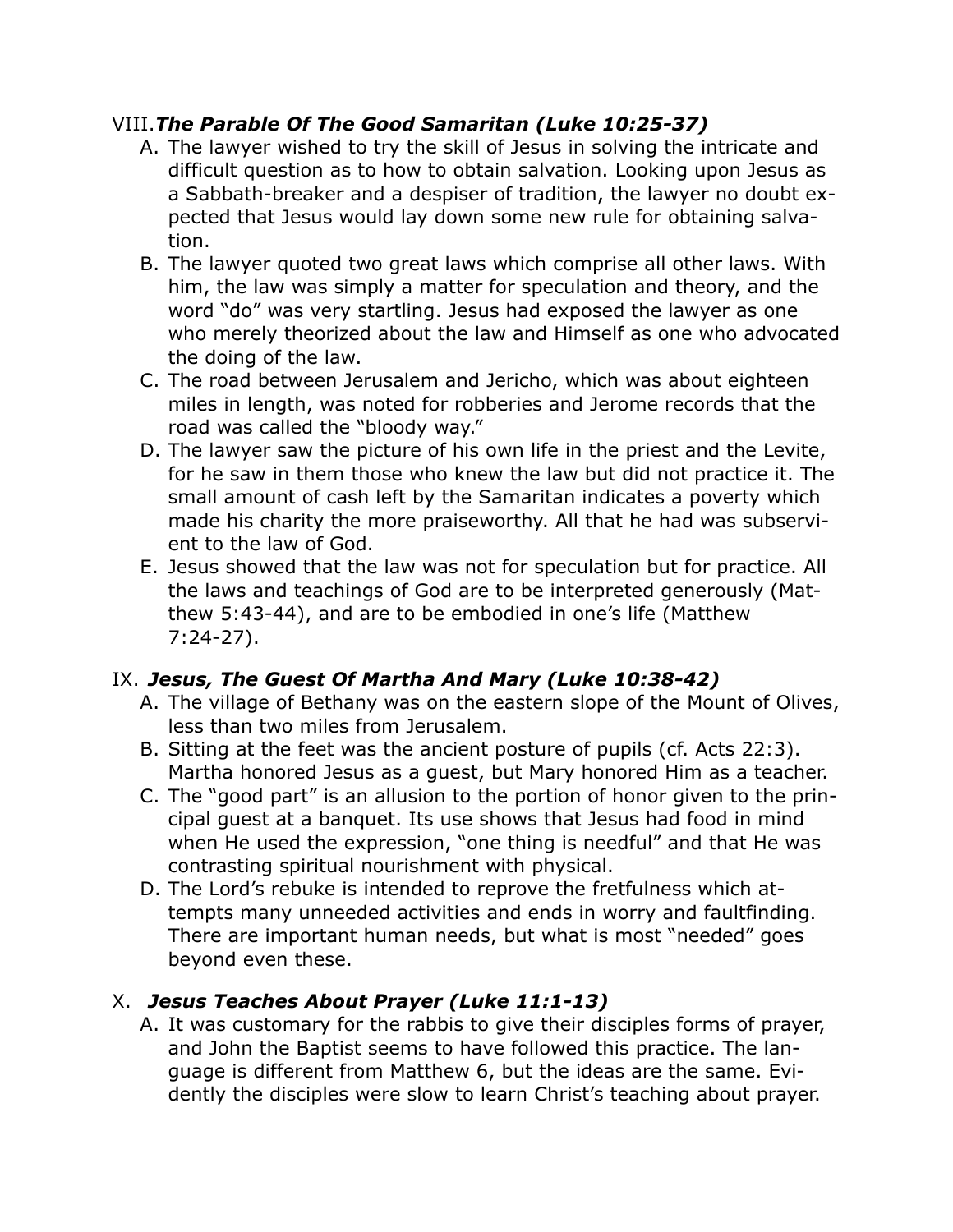- B. The custom of the land in the Near East made hospitality so obligatory that the greatest inconvenience and deepest poverty did not excuse one from practicing it. Friendship should have prompted the man to supply his friend.
- C. If a selfish man can be won by persistence, much more can a generous God, whose reluctance is never without reason and whose continual desire is to bless. Idle repetition of prayers is forbidden, but persistence is encouraged.
- D. While Matthew 7:11 has the general term "good gifts," Luke specifically mentions the Holy Spirit, who was "promised" (cf. Luke 24:49; Acts 1:4).

## XI. *Second Blasphemous Accusation Of League With Beelzebub (Luke 11:14-36)*

- A. It is perfectly natural that the blasphemous accusation made in Galilee and probably more than once (cf. Matthew 9:34), should be repeated a year or so afterward in Judea or Perea and that Jesus should make substantially the same argument in reply.
- B. Our Lord does not here give the solemn warning that such an accusation is really blaspheming against the Holy Spirit, and is unpardonable (cf. Luke 12:10). And the subsequent occurrences are quite different in the two cases. In Matthew 12, He afterwards goes out by the lakeside and gives the great group of parables, presently explaining some of them to the disciples in a house, and then crosses the lake to Gerasa, etc.
- C. Here in Luke 11, He eats breakfast with a Pharisee, and utters such solemn woes against the Pharisees as are found only in the closing months of His ministry, and then gives to the vast multitudes a series of instructions completely unlike the great group of parables. So it is unsuitable to identify this occurrence with that of Matthew 12.
- D. The woman in vs. 27 is the first on record to fulfill Mary's prediction (Luke 1:48). Jesus does not deny the fact that Mary was blessed, but corrects any false idea will regard to her by pointing to the higher honor of being a disciple which was attainable by everyone.

## XII.*Jesus Severely Denounces The Pharisees And Lawyers (Luke 11:37-54)*

A. The Pharisee marveled at this because the tradition of the elders required them to wash their hands before eating, and, if they had been in a crowd where their bodies might have been touched by some unclean person, they washed their whole bodies. It was a custom which exalted pride and self-righteousness.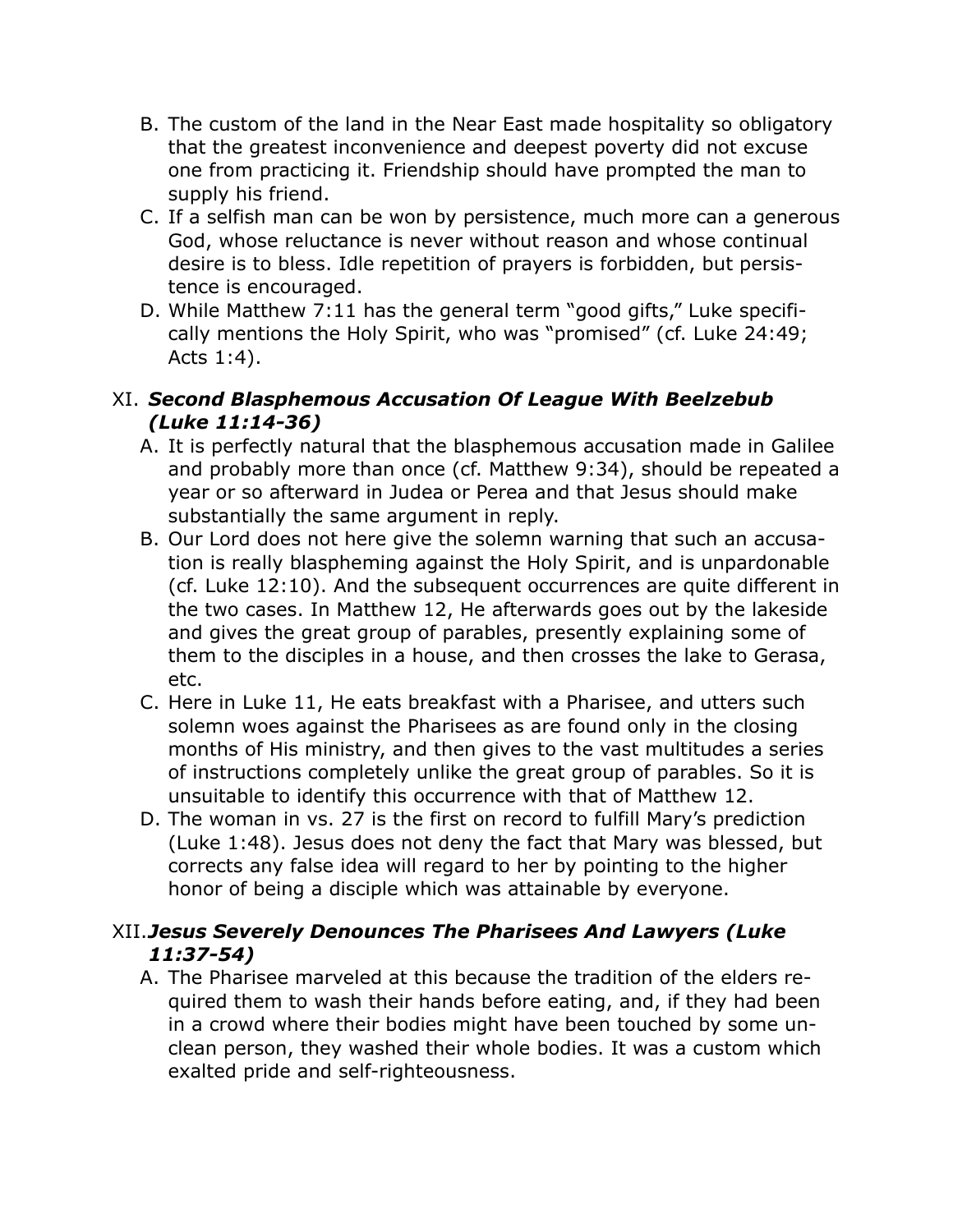- B. Since God made both the inner and the outer, a true reverence for Him requires that both parts alike be kept clean. Jesus furthermore commended the care of little matters, but nevertheless rebuked the Pharisees because they were as careless about big matters, such as justice and the love of God, as they were careful of herb seed.
- C. Jesus pronounced three woes upon the Pharisees for three sins: (1) Hypocrisy, shown in pretending to be very careful when they were really extremely careless; (2) excessive vanity in loving the honor given to them by men; and (3) corruption of the public morals.
- D. Lightfoot supposes that the scribe was one who copied the law of Moses, while a lawyer expounded the oral law or traditions of the elders. However, the terms could very well be used interchangeably. The scribe intimated that Jesus had spoken hastily, and his words are a suggestion to Jesus to correct or modify His hasty speech.
- E. The lawyers were not in fellowship with the prophets, but with those who murdered the prophets; hence Jesus pictures the whole transaction from the killing of the prophets to the building of their sepulchers as one act in which all concurred, and of which all were guilty.
- F. Abel's murder is described in Genesis 4:1-8, the first historical book of the Bible, while that of Zechariah is described in 2 Chronicles 24:20-22, the last historical book of the Old Testament.
- G. A true knowledge of the scriptures was a key which opened the door to the glories of Christ and His kingdom. The lawyers not only could not open the door for themselves, but confused others in their efforts to open the door as well.

# XIII.*The Parables Of The Rich Fool And The Wise Steward (Luke 12:1-59)*

- A. Many fearing the upcoming persecution of the disciples would attempt to conceal their faith, but that would be vain, for one could not even trust his own family to keep silent about what was said even in the inner chambers of the home. Bold speech would be best.
- B. It would be a time of fear, but the fear of God must dominate the fear of man. Whatever they were called upon to do they could do because of God's special care and providence.
- C. Someone in the multitude, seeing the authority and justice of Jesus, thought it would be wise to appeal to Him to assist him in getting his brother to properly divide the inheritance. Jesus laid down the general laws of justice and generosity, but He did not enforce these laws by any power other than love.
- D. A clear view of the limitations of the power of possessions quenches covetousness; and Jesus gives such a view in the parable of the rich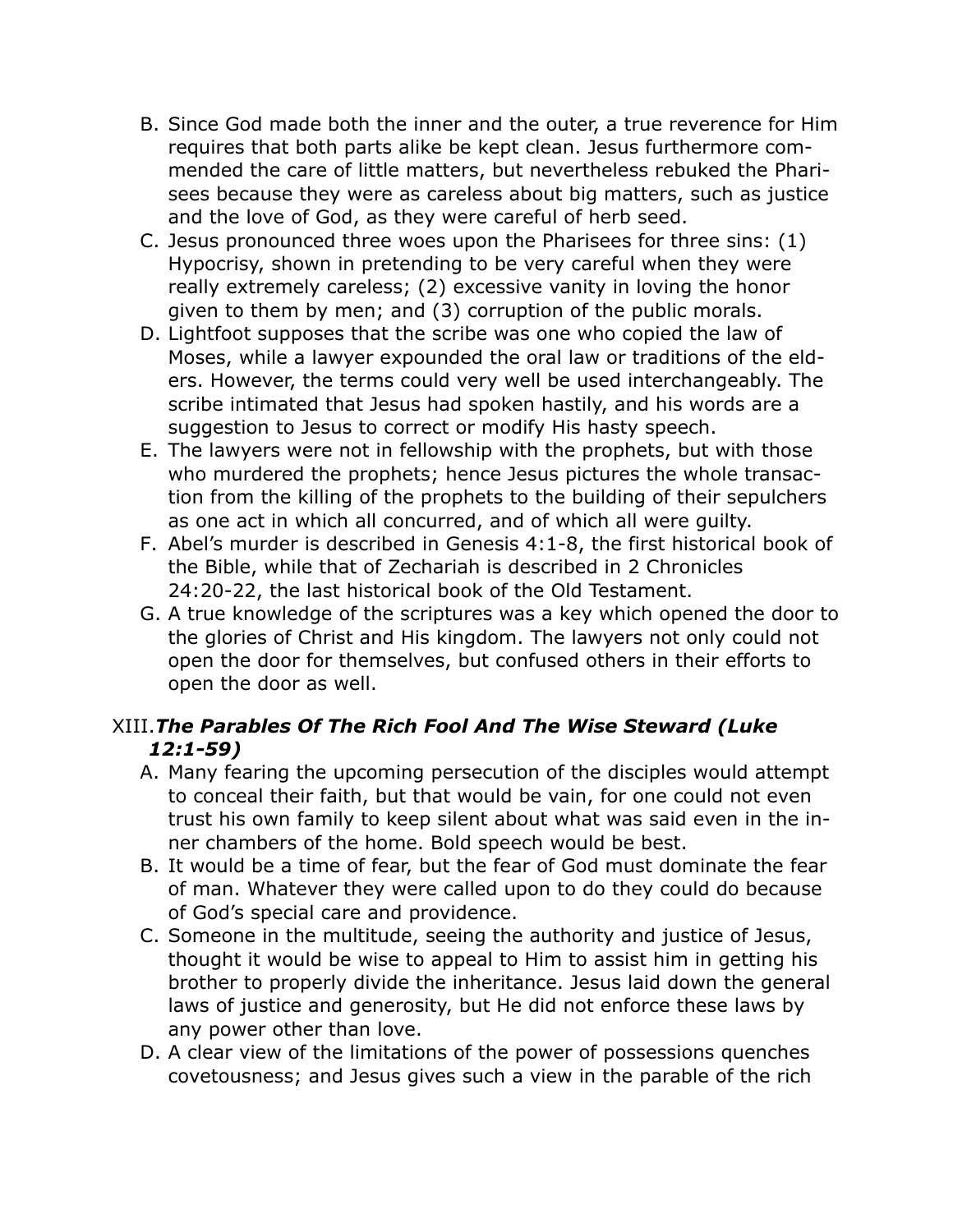fool. The rich fool said only a few words, but it revealed his character. He was selfish as is shown by the use of "I" six times in his speech.

- E. To some the coming of Jesus will be like that of a master whom they have served more or less faithfully. To others His coming will seem like that of a robber who comes in suddenly and deprives them of all that they possess.
- F. The greater the powers and opportunities entrusted to us, the greater the service which the Lord requires of us. Ignorance does not entirely excuse, for we are stewards and it is a steward's duty to know his master's will. There is a guilt of ignorance as well as of transgression. The parable pointed to those who listened with delight to Jesus, but were careless about knowing His meaning.
- G. Jesus came to conquer peace by overcoming evil with good; a conflict in which the good must always suffer. His warfare was not, as the people supposed, a struggle against the heathen, but against the evil within them and around them. So long as evil abounded, these unhappy divisions would last.

### XIV.*Teachings Concerning Repentance And The Parable Of The Barren Fig Tree (Luke 13:1-9)*

- A. The Jews thought that extraordinary misfortunes translated into extraordinary wrongdoing. Sacrifice was intended to cleanse guilt. However, the Jews erred in interpreting this event.
- B. It was true that the Galileans suffered because of sin, for all suffering is the result of sin. It was not true that the suffering was a punishment for unusual sinfulness. History does not record Pilate's actions spoken of here, but he was cruel toward the Jews and had contempt for their religious views and rites.
- C. The fig tree "used up" the ground by occupying ground which the vines could have had, and by interfering with their light by its very dense shade. The use of dung was a common method of inducing fruitfulness.
- D. Those to whom Jesus spoke had been called to repentance by the preaching of both John and of Jesus, and had ample time and opportunity to bring forth fruits of repentance, and therefore deserved to be destroyed; however, they would still be allowed further opportunity.

#### XV. *Jesus Heals A Crippled Woman On The Sabbath (Luke 13:10-21)*

- A. The use of the word "spirit" in vs. 11 indicates that the curvature of the spine which afflicted this woman was attributed to a demon.
- B. Too cowardly to openly rebuke Jesus, the ruler reprimanded the people, and thus indirectly rebuked the Lord.